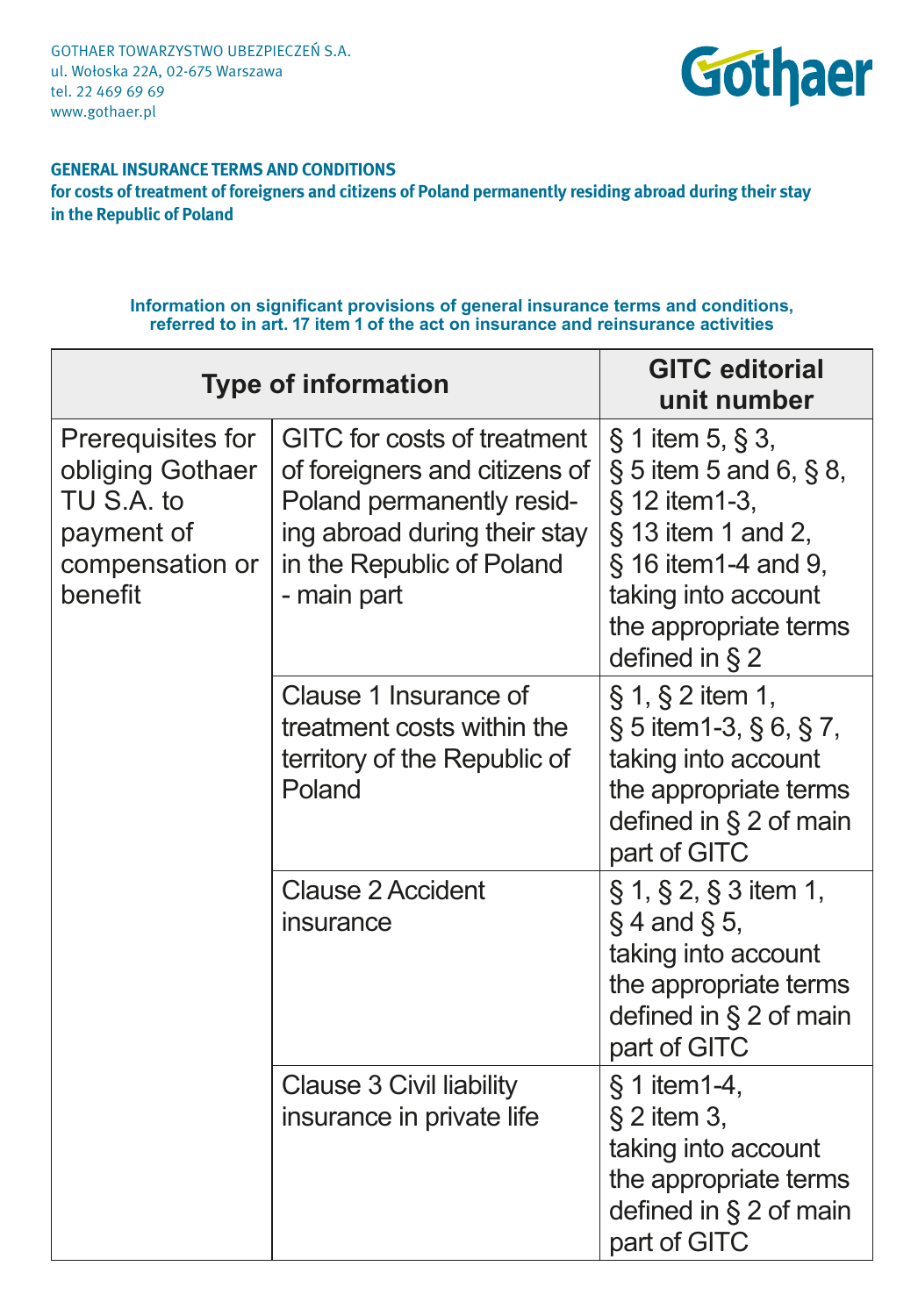| Limitations and<br>exclusions of<br>liability of<br>Gothaer TU S.A.<br>authorizing to<br>refuse payment<br>or reduce<br>compensation<br>and other<br>benefits | <b>GITC</b> for costs of treatment<br>of foreigners and citizens of<br>Poland permanently resid-<br>ing abroad during their stay<br>in the Republic of Poland<br>- main part | $\S 4, \S 5$ item 8 and 9,<br>$\S$ 6 item 5, $\S$ 12 item<br>4, § 14,<br>taking into account<br>the appropriate terms<br>defined in $\S$ 2                       |
|---------------------------------------------------------------------------------------------------------------------------------------------------------------|------------------------------------------------------------------------------------------------------------------------------------------------------------------------------|------------------------------------------------------------------------------------------------------------------------------------------------------------------|
|                                                                                                                                                               | Clause 1 Insurance of<br>treatment costs within the<br>territory of the Republic of<br>Poland                                                                                | $\S 1, \S 2, \S 3,$<br>$\S$ 4 item 2 and 3,<br>taking into account<br>the appropriate terms<br>defined in $\S 2$ of main<br>part of GITC                         |
|                                                                                                                                                               | <b>Clause 2 Accident</b><br>insurance                                                                                                                                        | $\S 1$ item 4-6, $\S 2$ ,<br>$§$ 3 item 2,<br>$\S$ 5 item 8 and 10,<br>taking into account<br>the appropriate terms<br>defined in $\S 2$ of main<br>part of GITC |
|                                                                                                                                                               | Clause 3 Civil liability<br>insurance in private life                                                                                                                        | $\S$ 1 item 5-7,<br>$\S 2$ item 2 and 3, tak-<br>ing into account the<br>appropriate terms<br>defined in $\S 2$ of main<br>part of GITC                          |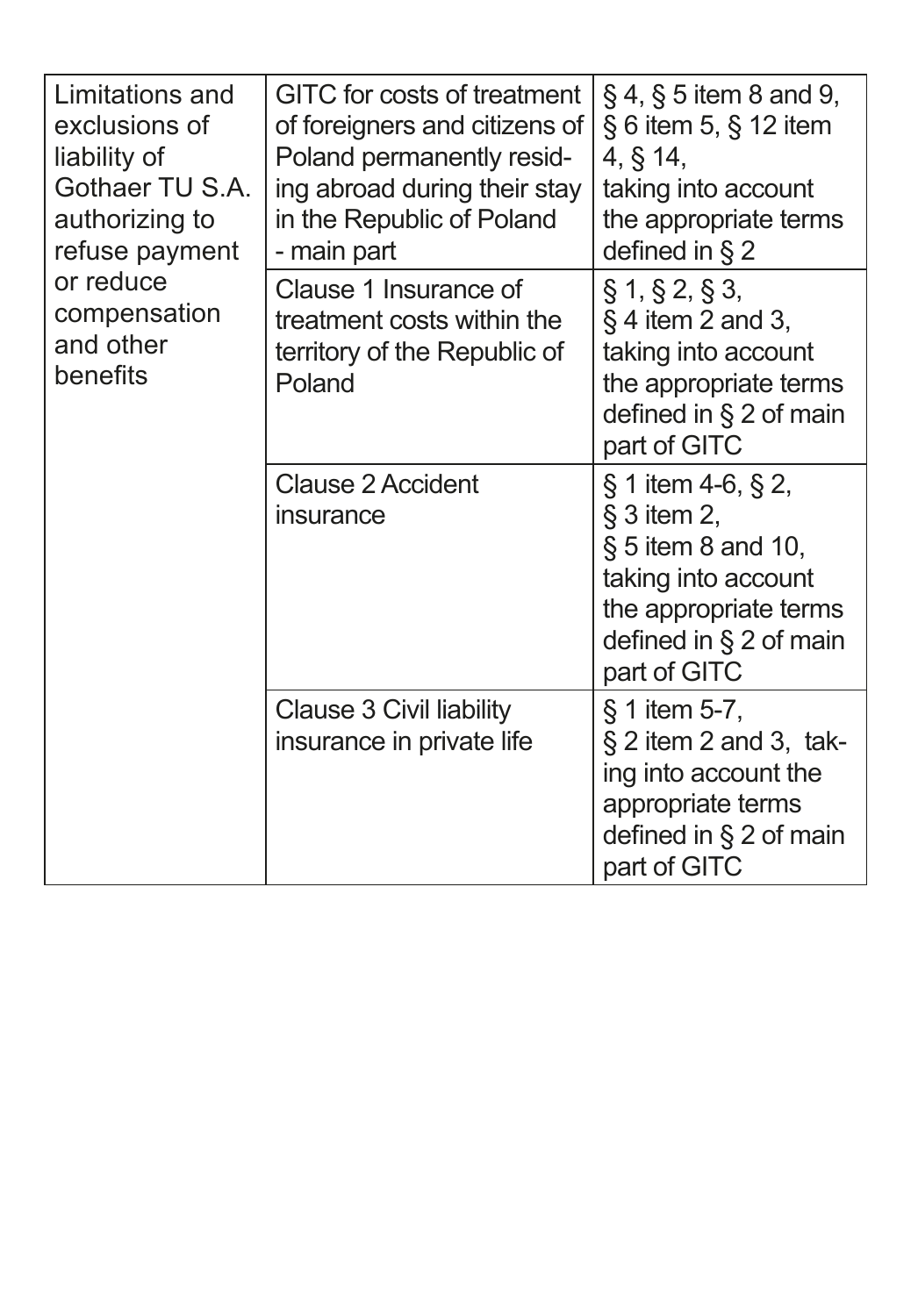### **Table of contents**

|                 | Page                                                                                 |
|-----------------|--------------------------------------------------------------------------------------|
| Ι.              |                                                                                      |
| § 1             |                                                                                      |
| §2              |                                                                                      |
| $\mathbf{II}$ . | INSURANCE STRUCTURE, SUBJECT AND SCOPE AND EXEMPTIONS FROM LIABILITY                 |
|                 |                                                                                      |
| §З              |                                                                                      |
| $\S$ 4          |                                                                                      |
| Ш.              |                                                                                      |
| § 5             |                                                                                      |
| §6              |                                                                                      |
| §7              |                                                                                      |
| § 8             |                                                                                      |
| IV.             |                                                                                      |
| ξ9              | What are the principles of premium payment and how is the amount determined?8        |
| § 10            |                                                                                      |
| V.              |                                                                                      |
| $§$ 11          | What are the obligations of Gothaer TU S.A. resulting from the insurance agreement?8 |
| § 12            | What are the general obligations of the Insuring Party and the Insured Party         |
|                 |                                                                                      |
| $§$ 13          | What are the obligations of the Insured Party upon occurrence of damage?             |
| §14             | What are the consequences of violation by the Insuring Party or the Insured Party    |
|                 |                                                                                      |
| $§$ 15          |                                                                                      |
| VI.             |                                                                                      |
| §16             | On what basis and when is the benefit or compensation amount paid?10                 |
| VII.            |                                                                                      |
| § 17            |                                                                                      |
| § 18            |                                                                                      |
| § 19            |                                                                                      |
| §20             |                                                                                      |
| §21             | When do the general insurance terms and conditions come into force?11                |
| CLAUSE 1.       |                                                                                      |
| § 1             |                                                                                      |
| §2              |                                                                                      |
| $§$ 3           | What are additional exclusions of Gothaer TU S.A. from liability?13                  |
| $\S$ 4          |                                                                                      |
| § 5             | What are the obligations of the Insured Party after the damage has occurred? 13      |
| §6              |                                                                                      |
| §7              |                                                                                      |
| CLAUSE 2.       |                                                                                      |
| § 1.            |                                                                                      |
| $\S 2.$         | What are the additional exemptions from liability of Gothaer TU S.A.? 15             |
| $\S$ 3.         |                                                                                      |
| §4.             | What are the obligations of the Insured Party after the damage has taken place?15    |
| $§$ 5.          | How is the benefit amount determined and what is the amount paid? 15                 |
| CLAUSE 3.       |                                                                                      |
| § 1.            |                                                                                      |
| $§$ 2.          |                                                                                      |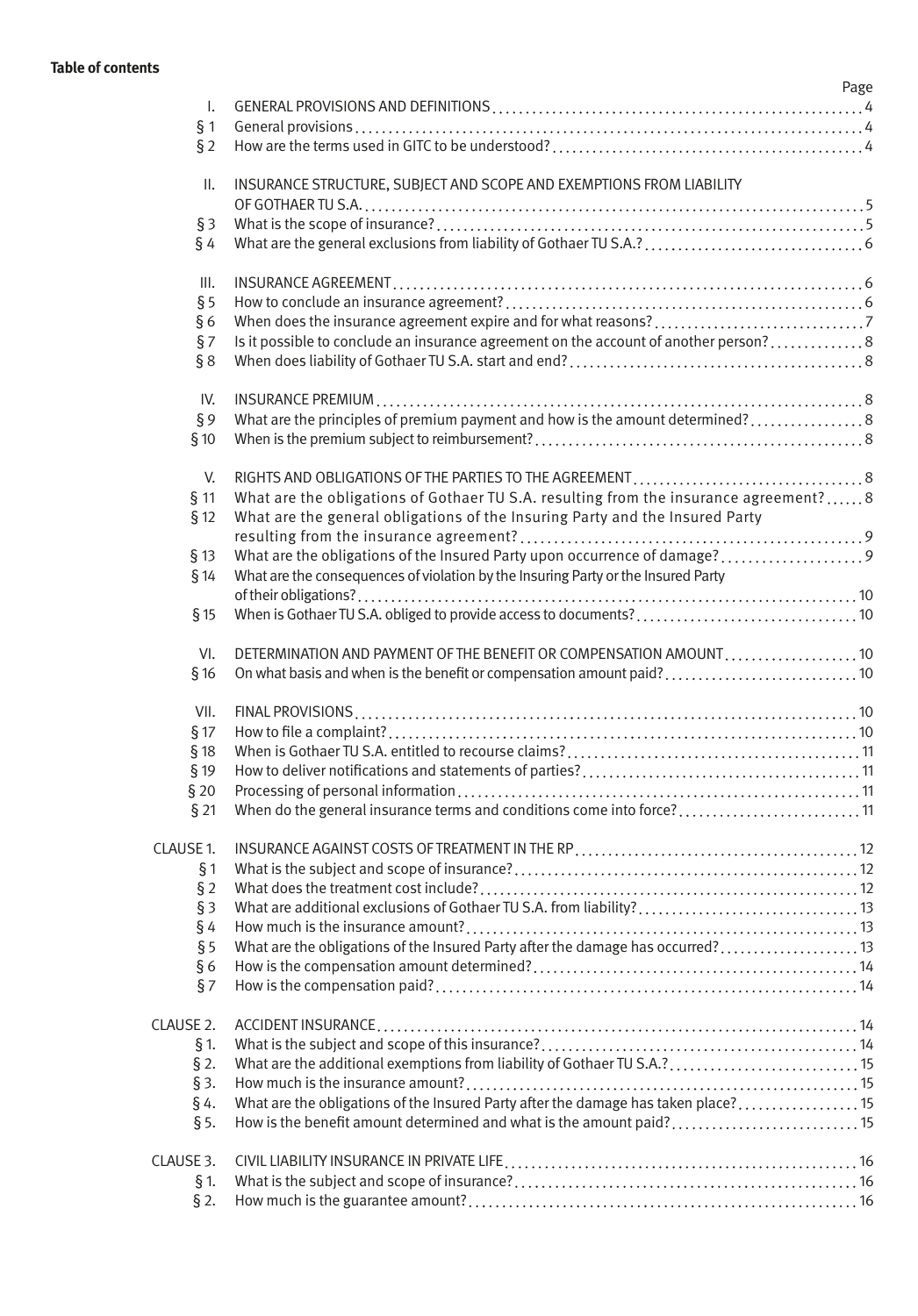# **I. GENERAL PROVISIONS AND DEFINITIONS**

#### **§ 1 General provisions**

- 1. These General Insurance Terms and Conditions for costs of treatment of foreigners and citizens of Poland permanently residing abroad during their stay in the Republic of Poland (hereinafter referred to as GITC) shall apply to insurance agreements concluded by Gothaer Towarzystwo Ubezpieczeń S.A. (hereinafter referred to as Gothaer TU S.A.) with Insuring Parties.
- 2. In consultation with the Insuring Party, additional provisions or provisions that differ from those contained in GITC may be included in the insurance agreement. Such provisions, as well as amendments to the insurance agreement concluded, shall be made in writing in order to be valid.
- 3. In matters not regulated by GITC, provisions of Polish law shall apply, in particular, of the Civil Code and legal acts regulating insurance activities.
- 4. An insurance agreement can also be concluded on behalf of a third party. The provisions of GITC shall in such case apply accordingly to the third party listed in the insurance agreement, on behalf of which the insurance agreement has been concluded.
- 5. On the basis of GITC, Gothaer TU S.A. provides insurance protection to foreigners and to citizens of Poland, residing permanently in a country other than the Republic of Poland (hereinafter referred to as the RP), with regard to costs of treatment borne within the territory of the RP.

#### **§ 2 How are the terms used in GITC to be understood?**

The terms used in GITC are defined as follows:

- 1) **act of terror** illegal activities or actions organized due to ideological, religious, political or social reasons, individually or by a group, conducted by persons acting independently or on behalf or in the name of any organization or government, aimed against persons, facilities or the society, with the purpose of exerting impact on the authorities, causing chaos, intimidating the population or disorganizing public life using violence or threatening to use violence;
- 2) **practicing amateur water sports** amateur practicing of the following sports: whitewater kayaking, surfing, rowing, sailing, kite surfing, SCUBA diving and skin diving, sport diving, free diving, wakeboarding, whitewater canoeing, rafting, water skiing;
- 3) **practicing amateur winter sports** amateur practicing of the following sports: skiing, snowboarding, tobogganing, ice skating, hockey, ice yachting;
- 4) **fight** a mutual encounter associated with assault of its participants, who exchange blows and act at the same time as aggressors and defenders. Participation in a fight does not include getting involved in the event for the purpose of restoring order or public peace in association with carrying out of one's duties and acting in necessary self-defense.
- 5) **illness** response of the organism to effects of a pathogenic factor, manifesting itself as functional disorders or impairment of structure of the body, causing adverse effects;
- 6) **chronic illness** a long-term illness diagnosed prior to commencement of insurance protection, usually lasting several months or years (including periods of aggravation or remission), treated on a continuous or periodic basis;
- 7) **country of permanent residence** country indicated in the insurance application form, in which the Insured Party has obtained a permit to settle, or of which the Insured Party is a citizen or in which the Insured Party has the right to social insurance;
- 8) **recovery treatment** medical treatment recommended by a physician, aimed at restoring maximum possible medical fitness of the musculoskeletal and nervous system and elimination of mental disorders and responses. In accordance with the GITC, rehabilitation is also considered to be a form of recovery treatment;
- 9) **number of man-days** product of the number of the Insured Parties and the number of days, during which these persons are subject to insurance protection;
- 10) **sudden illness** a medical condition emerging suddenly, during the period of liability of Gothaer TU S.A., within the territory of the RP, threatening the life or health of the Insured Party, requiring immediate medical assistance, resulting in the necessity of undergoing treatment prior to return to the country of permanent residence;
- 11) **after-effects of sudden illnesses** acute and sudden aggravation of a chronic medical condition during the period of liability of Gothaer TU S.A., within the territory of the RP, requiring immediate medical assistance, resulting in the necessity of undergoing treatment prior to return to the country of permanent residence;
- 12) **accident** a sudden event, occurring within the territory of the RP, caused by an external factor, as a result of which the Insured Party, regardless of their will, suffered from a bodily injury or health disorder, resulting in permanent impairment of health or death;
- 13) **compensation** the amount, which Gothaer TU S.A. is obliged to pay to the Insured Party or a third party for property damage occurring as a result of an insurance event;
- 14) **Claimant** any person not encompassed by insurance relationship on the basis of the civil liability insurance agreement of the Insured Party, to whom the Insured Party is liable for damage caused.
- 15) **work** activities undertaken by the Insured Party within the territory of the RP, for which a remuneration is customarily received, regardless of the legal basis for employment;
- 16) **high risk work** performance of work: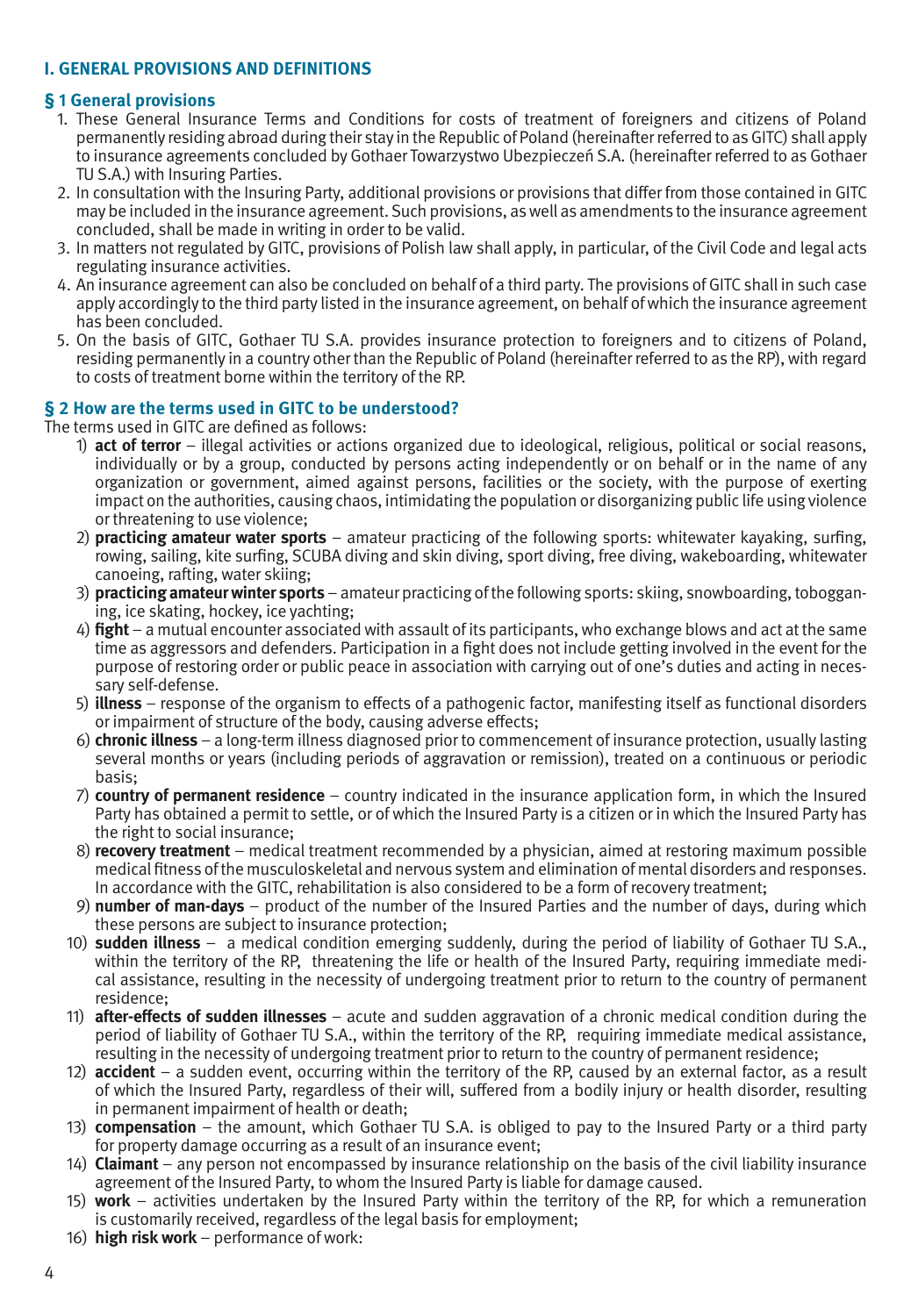- a) in coal mining, mining industry (underground work)
- b) in shipbuilding industry at ship construction and renovation,
- c) in metallurgy,
- d) in explosives, radioactive and chemical materials,
- e) as divers,
- f) as jockeys,
- g) as light commercial vehicle, truck and cistern drivers,
- h) in construction industry (including work at height)
- i) as lifting equipment operators,
- i) at high voltage devices.
- k) in oil industry (drilling platforms, drilling shafts, fuel storage facilities, gasoline stations),
- l) in mountain and water rescue services,
- m) as race horse trainers,
- n) as acrobats, stunt performers, animal tamers and performing other occupations associated with circus work;
- 17) **extreme sports** types of sports associated with higher risk in comparison with other disciplines, usually requiring above-average physical fitness or mental skills and appropriate preparation;
- 18) **high risk sports** abseiling, Alpine climbing, underground Alpine climbing, ballooning, bob sleighing, bouldering, bungee, BASE jumping, downhill MTB, heli-skiing, heli-snowboarding, cycling, including mountain cycling, in terrain full of obstacles (moguls, ruts, take-offs) or along specially prepared routes (except for urban and touristic cycling routes), kite boarding, kite-skiing, kite-snowboarding, hunting, para gliding, parkour, rugby, parachuting, speleology, aviation sports, motor boat sports in sports sections, gliding, climbing, indoor climbing, ice climbing, mountain climbing, competitive off road skiing or snowboarding, expeditions to places characterized by extreme climate or upland areas at altitudes exceeding 5500 m above sea level;
- 19) **insurance amount, guarantee amount** amount specified in the insurance agreement, constituting the upper limit of liability of Gothaer TU S.A. within the framework of insurance class or type;
- 20) **damage to person** outcome of insurance event, consisting of bodily harm, health disorder or death;
- 21) **damage to property** outcome of insurance event, consisting of damaging, destruction or loss of property;
- 22) **hospital** health care institution, which provides 24h care of patients with regard to diagnostics and treatment, using a qualified team of physicians and nurses. In the GITC, the term "hospital" does not include adult care centers, hospices, addiction treatment centers, health resort hospitals and centers and rehabilitation centers;
- 23) **aids** measures necessary to support the treatment process, conducted in association with an accident, recommended by a physician: corsets, prostheses, orthoses, crutches, supports, orthopedic apparatuses, glasses, hearing aids;
- 24) **benefit** amount, which Gothaer TU S.A. is obliged to pay in the case of damage to person;
- 25) **permanent health impairment** physical impairment of the body, which leads to a handicap that is unlikely to improve, specified by a certified occupational medicine physician of Gothaer TU S.A. on the basis of medical documentation presented;
- 26) **"Percentage health impairment standards table"** a list of injuries and their corresponding percentage value of health impairment. The table is available at every organizational unit of Gothaer TU S.A. and on the Web page www.gothaer.pl;
- 27) **The Insuring Party** a natural or legal person or organizational unit having no legal personality, residing or having its registered office within the territory of the RP, concluding an insurance agreement on its own account or on behalf of a third party and obliged to pay the insurance premium.
- 28) **The Insured Party** a natural person, on the account of whom the Insuring Party has concluded an insurance agreement.
- 29) **The Beneficiary** person authorized to receive a benefit in the case of death of the Insured Party. If the Beneficiary has not been indicated, the benefit shall be paid to family members of the deceased person in the following order: spouse, children, parents and other successors in the order based on statutory succession;
- 30) **practicing competitive sports** practicing of sports disciplines within the framework of membership in sports clubs, associations and organizations and participation in competitions, events or boot camps, regardless of whether income is earned from the sports discipline practiced;
- 31) **insurance event**  event that occurs during the insurance period, constituting a direct cause of damage to person or damage to property, for which Gothaer TU S.A. is held liable.

# **II. INSURANCE STRUCTURE, SUBJECT AND SCOPE AND EXEMPTIONS FROM LIABILITY OF GOTHAER TU S.A.**

# **§ 3 What is the scope of insurance?**

- 1. The subject of insurance consists of life, health or civil liability of the Insured Party.
- 2. Gothaer TU S.A. provides 24h insurance protection.
- 3. The scope of insurance protection has been defined in the Clauses, constituting an integral part of GITC.
- 4. If the Clauses contain exclusions from liability of Gothaer TU S.A., they constitute an addition to general exemptions specified in § of GITC.
- 5. Within the scope not regulated by the provisions of the Clauses, provisions of the basic part of GITC shall apply.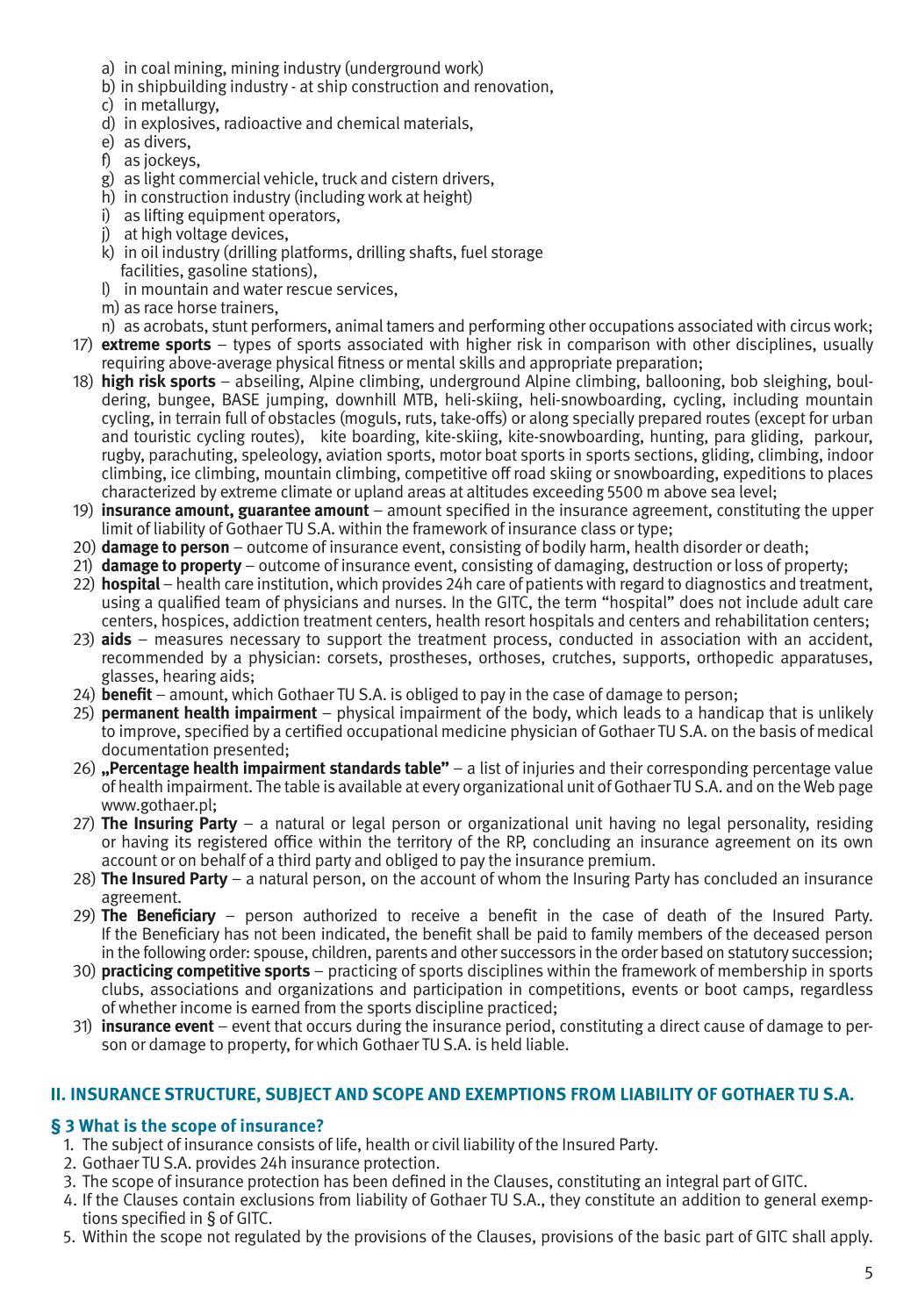In the case of coincidence of provisions of the Clauses and the basic part of GITC, provisions of the Clauses shall take precedence.

- 6. The insurance agreement obligatorily includes Clause 1 Insurance of medical treatment costs within the territory of the RP.
- 7. The scope of insurance may be broadened to include payment of additional benefits on the basis of Clause 2 accident insurance and on the basis of Clause 3 - civil liability insurance in private lie.

# **§ 4 What are the general exclusions from liability of Gothaer TU S.A.?**

- 1. Insurance protection shall not include damages arising in a situation, in which the event occurred as a result of:
	- 1) intentional act of the Insured Party or the Beneficiary, including acts consisting of an attempt or commission by the Insured Party of a crime, suicide, self-mutilation or intentional causing of a health disorder;
	- 2) driving by the Insured Party of a motor vehicle or any other vehicle under the influence of alcohol, in the state of intoxication, under the influence of drugs or other intoxicating substances, or without the required license to drive such vehicle;
	- 3) poisoning with alcohol, drugs, psychotropic drugs or any substances having similar effects;
	- 4) any acts of the Insured Party under the influence of alcohol, in the state of intoxication, under the influence of drugs or other intoxicating substances ;
	- 5) acts of war, state of emergency and acts of terror;
	- 6) participation of the Insured Party in protest marches and rallies, disturbances, fights, riots, acts of terror or sabotage;
	- 7) participation of the Insured Party in contests of motor vehicles, rallies, test drives and stunt displays;
	- 8) engaging in motor vehicle sports;
	- 9) participation of the Insured Party in trainings, camps or competitions associated with martial arts and sports;
- 10) nuclear or chemical contamination or radiation.
- 2. A compensation or benefit is not applicable also if the insurance event took place:
	- 1) in association with performance by the Insured Party of high risk work, unless an additional premium has been paid,
	- 2) in association with practicing amateur winter and water sports, unless an additional premium has been paid;
	- 3) in association with practicing amateur high risk and competitive sports;
	- 4) in association with recovery treatment.
- 3. Insurance protection shall not include costs of treatment of chronic illnesses and their consequences.
- 4. Insurance protection shall not include persons, who have reached 70 years of age, unless an additional premium has been paid. The above limitation shall not apply to persons subject to insurance protection on the basis of a group insurance agreement.
- 5. The provisions of items 1, 2 and 3 shall also apply to the Clauses, unless their provisions state otherwise. If the Clauses contain exclusions from liability of Gothaer TU S.A., they constitute an addition to general exemptions specified in the main part of GITC.
- 6. Gothaer TU S.A. shall apply exclusion or limitation of its liability, if there is an adequate causal relationship between the insurance event or damage and the circumstance indicated in the provisions concerning a given exclusion or limitation of liability, that is, if the insurance event or damage are a typical, normal consequence of the circumstance quoted.

# **III INSURANCE AGREEMENT**

## **§ 5 How to conclude an insurance agreement?**

- 1. An insurance agreement is concluded on request of the Insuring Party.
- 2. Gothaer TU S.A. confirms conclusion of the insurance agreement with an insurance document.
- 3. The insurance document, referred to in item 2, depending on the scope of insurance protection, contains at least the following information:
	- 1) data of the Insuring Party,
	- 2) data of the Insured Party,
	- 3) insurance period,
	- 4) insurance cover,
	- 5) number of Insured Parties in the case of conclusion of a group insurance agreement,
	- 6) insurance amount.
- 4. Gothaer TU S.A. makes conclusion of the insurance agreement dependent on information asked of the Insuring Party, which exerts impact on risk assessment.
- 5. The Insuring Party is obliged to provide Gothaer TU S.A. with replies to all questions specified in the application form or addressed to them in writing.
- 6. The insurance agreement is concluded, depending on the unanimous will of parties to it, for the period of 12 months or less.
- 7. The Insured Party may be subject to insurance on the basis of the GITC, in the same insurance period, only on the basis of a single insurance agreement.
- 8. Extension of the insurance cover, referred to in § 3 item 7 of the GITC, may take place only simultaneously with con-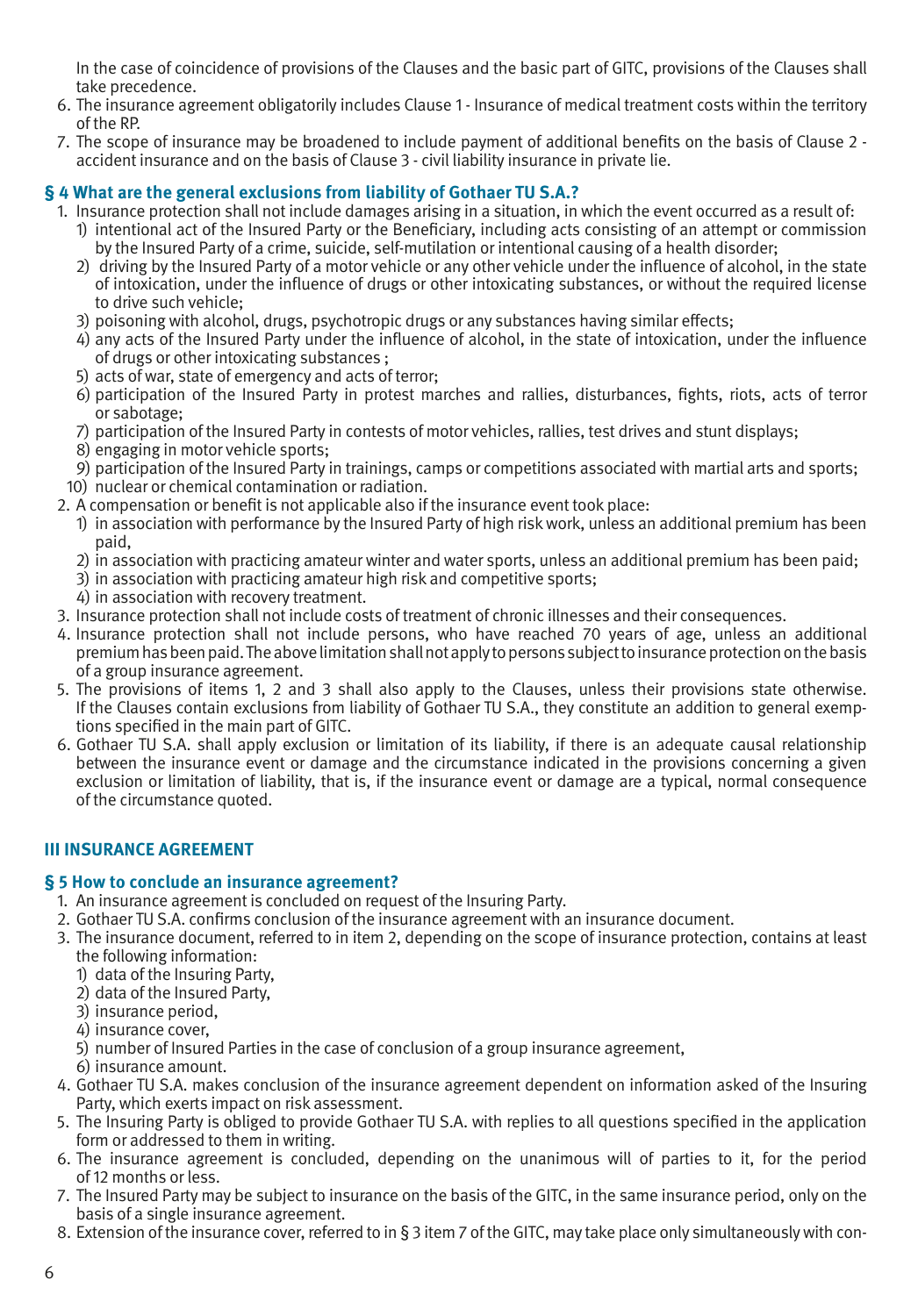clusion of an insurance agreement for costs of treatment on the basis of Clause 1, referred to in §3 item 6, provided that it pertains to the same insurance period and insurance cover.

- 9. The GITC provisions shall also apply to regulations contained in clauses extending insurance cover, referred to in § 3 item 6 and 7, unless the provisions of these clauses state otherwise.
- 10. An insurance agreement may be concluded as:
	- a) an individual personal agreement,
	- b) a group personal agreement,
	- c) a group anonymous agreement.
- 11. In the case of conclusion of the insurance agreement in individual form on the account of two, three or four persons, all of these persons shall be subject to insurance protection for the same insurance cover, insurance amounts, extensions of insurance protection and for the same insurance period.
- 12. In the case of conclusion of the insurance agreement as a group personal or anonymous agreement, the minimum number of persons insured is 5, and all persons are subject to insurance protection for the same insurance cover, insurance amounts, extensions of insurance protection and for the same insurance period.
- 13. In the case of conclusion of the insurance agreement as a group personal agreement, the agreement should be provided with attachment containing a list of insured persons, containing their first names and surnames, personal identification numbers PESEL or birth dates and residential addresses of such persons.
- 14. In the case of conclusion of the insurance agreement as a group anonymous agreement, insurance protection must encompass all persons belonging to the group specified in the insurance agreement, constituting a homogeneous population.

# **§ 6 When does the insurance agreement expire and for what reasons?**

- 1. The insurance agreement expires:
	- 1) upon expiry of the insurance period, for which it was concluded:
	- 2) upon withdrawal by the Insuring Party from the insurance agreement, referred to in item 2;
	- 3) upon expiry of the term of notice of termination of the agreement, referred to in item 9;
	- 4) upon delivery of the statement on termination of the agreement with immediate effect in situations referred to in items 3, 4 and 6;
	- 5) upon expiry of the last day of the additional term for payment of the premium, specified in the call for payment in the situation referred to in item 5.
	- 6) upon withdrawal from the insurance agreement by the only person, on whose account the agreement has been concluded, on the date if withdrawal of this person from the insurance agreement, referred to in item 8.
- 2. If the insurance agreement was concluded for a period longer than 6 months, the Insuring Party shall have the right to withdraw from the insurance agreement within 30 days, and if the Insuring Party is an entrepreneur - within 7 days from the date of its conclusion. If, no later than upon conclusion of the insurance agreement, Gothaer TU S.A. did not inform the Insuring Party being a consumer of the right to withdraw from the agreement, the term of 30 days shall commence on the date of acknowledgment of this right by the Insuring Party being a consumer.
- 3. The insurance agreement may be terminated by Gothaer TU S.A. with immediate effect in situations specified in legal provisions, as well as, due to significant reasons, which are considered to include:
	- 1) concealment or provision of false circumstances, about which Gothaer TU S.A. inquired prior to conclusion of the agreement, and which influenced the insurance risk assessment or the premium payable;
	- 2) committing by the Insuring Party or the Insured Party, if the agreement has been concluded on the account of another person, of a crime in association with conclusion or performance of the insurance agreement.
- 4. If Gothaer TU S.A. is held liable prior to payment of the premium or its first installment, and the premium or its first installment has not been paid within the established deadline, Gothaer TU S.A. may terminate the agreement with immediate effect and demand payment of a premium for the period, in which it was liable. If the agreement is not terminated, it shall expire at the end of the term, for which the unpaid premium was payable.
- 5. If the premium is paid in installments, a failure to pay within the established deadline of the subsequent premium installment shall result in termination of liability of Gothaer TU S.A. after 7 days from the date of receipt by the Insuring Party of the written call for payment of the premium and information on the consequences of a failure to pay the premium, if the premium installment was not paid by the deadline specified in the letter of demand.
- 6. In the case of disclosure of any circumstances, which result in a significant change in the probability of occurrence of the insurance event, each of the parties to the agreement may demand an adjustment of the premium amount, starting from the date of occurrence of such circumstances, however, not earlier than from the beginning of the current insurance period. If such demand is made, the other party to the insurance agreement may, within 14 days after receipt of the demand, terminate the agreement with immediate effect.
- 7. Expiry of the insurance agreement shall not release the Insuring Party from the obligation to pay the premium for the period, in which Gothaer TU S.A. provided insurance protection.
- 8. If the insurance agreement was concluded on the account of another person, such person is entitled to withdraw form the insurance agreement, making a written statement. Such withdrawal shall be effective on the following day after filling of the statement, unless the person withdrawing from the insurance agreement agreed otherwise with Gothaer TU S.A.
- 9. The Insuring Party may terminate the insurance agreement at any time with a thirty day notice period.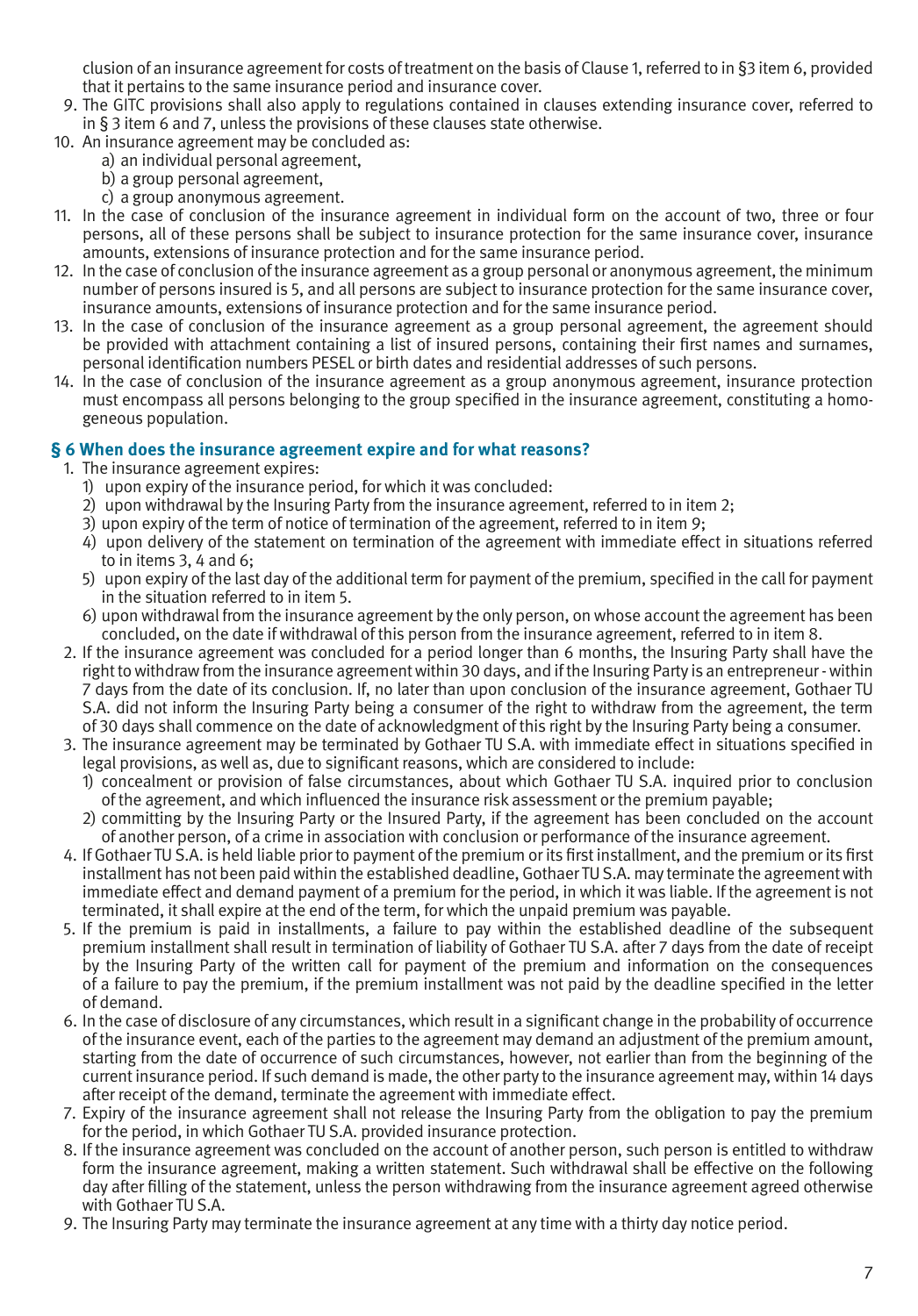## **§ 7 Is it possible to conclude an insurance agreement on the account of another person?**

- 1. The Insuring Party may conclude an insurance agreement on the account of another person (including the Insured Party), which must be named in the insurance agreement.
- 2. Gothaer TU S.A. is entitled to make claims for premium payment only against the Insuring Party.
- 3. Gothaer TU S.A. may make claims against the Insured Party as well, if such claim has impact on liability of Gothaer TU S.A. on the basis of the insurance agreement.
- 4. The Insured Party shall be authorized to demand an appropriate insurance directly from Gothaer TU S.A.
- 5. The Insured Party may demand that Gothaer TU S.A. provides them with information on the provisions of the agreement concluded and the GITC to the extent, in which these pertain to their rights and obligations.
- 6. In the case of conclusion of the agreement on the account of another person, the contractual obligations, referred to in § 12 item 1 and 2, and obligations pertaining to the period after occurrence of damage, referred to in § 13, are applicable both to the Insuring Party and the Insured Party, unless the Insured Party did not know of the agreement having been concluded on their account.

# **§ 8 When does liability of Gothaer TU S.A. start and end?**

- 1. Liability of Gothaer TU S.A. commences on the date specified in the document confirming conclusion of the insurance agreement as commencement of the insurance period, however, no earlier than starting from the latest of the following dates:
	- 1) The following day after conclusion of the insurance agreement,
	- 2) The date of payment of the premium or the first installment,
	- 3) The date of crossing of the border of the RP,
	- subject to provisions of item 2.
- 2. With reference to insurance agreements concluded at the border crossing of the RP, liability of Gothaer TU S.A. commences on the date and time of conclusion of the insurance agreement and payment of the installment, however, not earlier than upon crossing of the border of the RP.
- 3. Liability of Gothaer TU S.A. ends upon expiry of the insurance agreement under the circumstances specified in § 6.

# **IV. INSURANCE PREMIUM**

## **§ 9 What are the principles of premium payment and how is the amount determined?**

- 1. The premium amount is calculated for duration of liability of Gothaer TU S.A. on the basis of the premium table applicable on the date of conclusion of the insurance agreement.
- 2. The insurance premium is paid once in the case of natural persons; in the case of legal persons, premium payment in 2 or 4 installments is also acceptable.
- 3. The premium amount depends on such factors as:
	- 1) insurance cover,
	- 2) purpose of stay,
	- 3) insurance amount,
	- 4) liability period,
	- 5) age of the Insured Party,
	- 6) number of Insured Parties.
- 4. Payment of insurance premium for an agreement concluded on the basis of Clauses 2 and 3, extending the scope of insurance cover, referred to in §3 item 7, takes place together with payment of the premium for insurance of costs of treatment within the territory of the RP (Clause 1, referred to in  $\hat{S}$  3 item 6).
- 5. If payment of the premium takes place in form of a bank transfer or a postal order, the payment date is considered to be the day of placement of the payment order to the bank account of Gothaer TU S.A. at the bank or post office, provided that sufficient funds were available on the account of the Insuring Party. Otherwise, the payment date shall be the date of crediting of bank account of Gothaer TU S.A. with the full amount of the required premium or installment.
- 6. If the Insuring Party or the Insured Party provided Gothaer TU S.A. with false information, which influenced the premium calculation, they are obliged, upon demand of Gothaer TU S.A., to make an additional payment to cover the difference between the premium payable and the premium included in the insurance agreement.

## **§ 10 When is the premium subject to reimbursement?**

In the case of termination of the insurance agreement prior to expiry of its term, the Insuring Party shall be entitled to reimbursement of the premium for each day of unused insurance protection.

# **V. RIGHTS AND OBLIGATIONS OF THE PARTIES TO THE AGREEMENT**

## **§ 11 What are the obligations of Gothaer TU S.A. resulting from the insurance agreement?**

- 1. Gothaer TU S.A. is obliged to render access to information and documents upon demand of the Insuring Party, the Insured Party or any person authorized on the basis of the insurance agreement.
- 2. Prior to conclusion of the insurance agreement, Gothaer TU S.A. delivers to the Insuring Party the GITC.
- 3. If, in response to the offer, Gothaer TU S.A. provides the Insuring Party with an insurance document, containing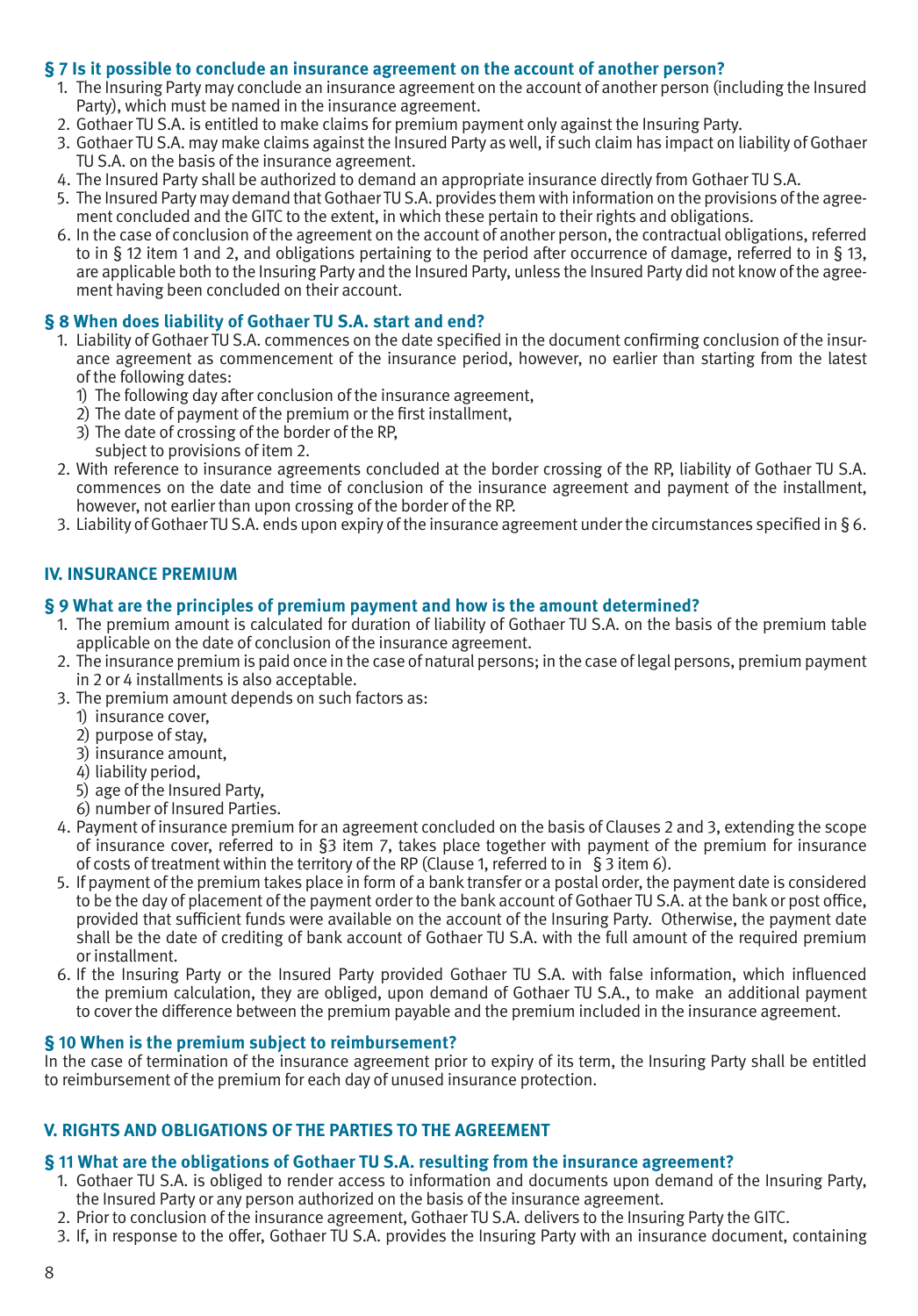provisions, which depart from the offer of the Insuring Party to their detriment, Gothaer TU S.A. shall point this out to the Insuring Party in writing while delivering the document, establishing a 7-day deadline for making objections. In the case of a failure to meet this obligation, amendments made to the detriment of the Insuring Party shall not be effective, and the insurance agreement shall be considered to have been concluded in accordance with the offered conditions.

- 4. If no objections are made by the Insuring Party, the agreement shall be signed in accordance with the content of the insurance document on the following day after expiry of the term established for appeal.
- 5. Gothaer TU S.A. is obliged to present the difference between the content of the agreement and the GITC in writing prior to conclusion of the insurance agreement. In the case of a failure to meet this obligation, Gothaer TU S.A. may not rely on a difference which is detrimental to the Insuring Party. Provisions of this item shall not apply to agreements concluded as a result of negotiations.

## **§ 12. What are the general obligations of the Insuring Party and the Insured Party resulting from the insurance agreement?**

- 1. The Insuring Party and the Insured Party, if the insurance agreement has been concluded on the account of another person, are obliged to inform Gothaer TU S.A. of all circumstances known to them, about which Gothaer TU S.A. has inquired in the application form for conclusion of the insurance agreement or in other documents prior to conclusion of the agreement.
- 2. Throughout the term of the agreement, the Insuring Party and the Insured Party, if the insurance agreement has been concluded on the account of another person, are obliged to inform Gothaer TU S.A. of any change in the circumstances, which Gothaer TU S.A. had inquired about in the application form for conclusion of the insurance agreement or in other letters prior to conclusion of the agreement, immediately after being informed of them.
- 3. If the Insuring Party concludes the agreement through an agent, the obligation referred to in item 1 and 2 is imposed also upon the agent and includes the circumstances known to the agent as well.
- 4. Gothaer TU S.A. shall not be held responsible for the consequences of the circumstances, of which they were not informed due to violation of items 1-3. If violation of the obligations specified in items 1-3 was caused by intentional act, in the case of any doubt, it is assumed that the insurance event and its consequences are a result of these circumstances.
- 5. The Insuring Party shall inform the Insured Party of conclusion of the agreement on their account. The Insuring Party shall also provide the Insured Party, in the manner agreed upon by these parties, with information concerning the insurance agreement concluded, the content of the GITC and the mode of action in the case of occurrence of an insurance event.
- 6. In the case of conclusion of a group insurance agreement on the account of a third party, the Insuring Party shall inform Gothaer TU S.A. whether the Insured Parties are to finance the insurance premium cost.
- 7. If the Insured Parties do not finance the insurance premium cost, and the Insuring Party plans to make an amendment in this regard, the Insuring Party shall deliver the provisions of the agreement to all of the Insured Parties prior to obtaining their consent for financing of the premium cost.
- 8. In the case of conclusion of the insurance agreement on the account of a third party, in particular, in the case of group insurance, the Insuring Party shall provide the persons acceding to the insurance agreement with information provided by Gothaer TU S.A. with regard to which provisions of the GITC specify the prerequisites for payment of compensation, as well as restrictions and exclusions of liability of Gothaer TU S.A., authorizing Gothaer TU S.A. to refuse to pay the compensation or reduce its amount, that is, information referred to in art. 17 of the act on insurance and reinsurance activities. The information, referred to above, shall be provided prior to acceding to the insurance agreement, in writing, or, upon the consent of the person concerned, on any other durable medium.

# **§ 13. What are the obligations of the Insured Party upon occurrence of damage?**

- 1. In the case of occurrence of an insurance event, either the Insuring Party or the Insured Party shall:
	- 1) Inform Gothaer TU S.A. immediately of occurrence of the insurance event, no later than within 14 days from occurrence of the insurance event or acknowledgement of such occurrence, subject to separate provisions of individual Clauses; if, due to the insurance event, the Party is unable to do so – they should provide such information within 14 days from cessation of the cause of failure to report the damage;
	- 2) Use the available measures to mitigate the damage and secure the possibility of making compensation claims against persons responsible for the damage;
	- 3) Provide Gothaer TU S.A. with:
		- a) a properly filled-in loss report,
		- b) other documents indicated to the Insuring Party or the Insured Party during claim settlement, necessary to verify the grounds for the claims and the benefit or compensation amount,
	- 4) secure evidence associated with the insurance event in order to justify the claim.
- 2. Gothaer TU S.A. is obliged, within the limit of the insurance amount, to return to the Insuring Party or the Insured Party the costs due to application of measures referred to in item 1 clause 2), if these measures were reasonable, even if they proved ineffective.
- 3. If the same subject of insurance at the same time is insured against the same risk at two or more insurance companies, the Insuring Party shall inform Gothaer TU S.A. in the case of occurrence of an insurance event.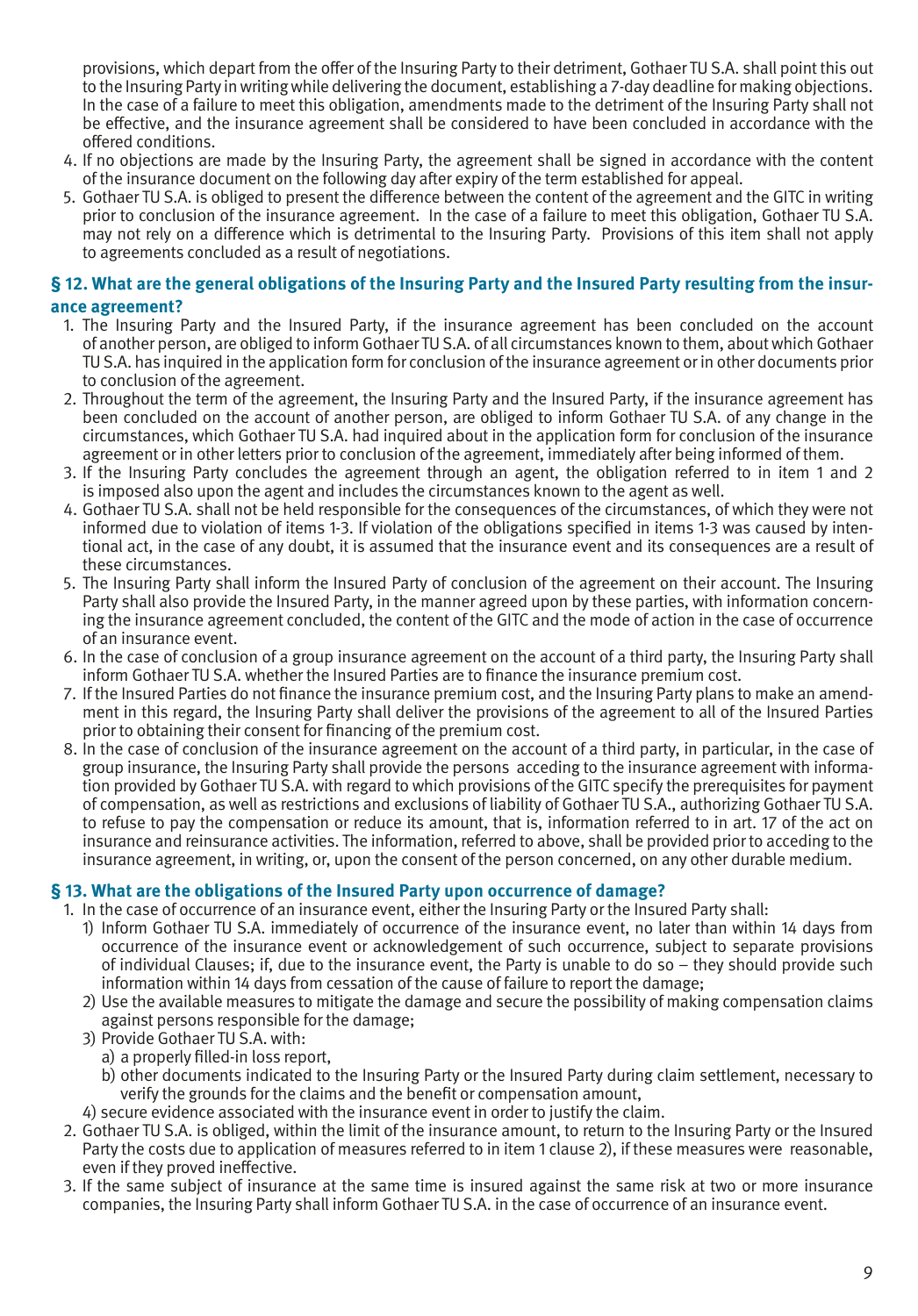#### **§ 14. What are the consequences of violation by the Insuring Party or the Insured Party of their obligations?**

- 1. In the case of a failure of the Insuring Party or the Insured Party, through their intentional fault or due to gross negligence, to meet the obligation referred to in § 13 item 1 clause 1), that is, the obligation of immediate notification of Gothaer TU S.A. of occurrence of damage, Gothaer TU S.A. may reduce the benefit or compensation amount to the extent, in which such violation resulted in increasing of damage or prevented Gothaer TU S.A. from determination of the circumstances and consequences of the insurance event.
- 2. In the case of a failure of the Insuring Party or the Insured Party, through their intentional fault or due to gross negligence, to meet the obligation to use the available measures to mitigate the damage, referred to in § 13 item 1 clause 2), Gothaer TU S.A. shall bear no responsibility for any damage resulting therefrom.

#### **§ 15. When is Gothaer TU S.A. obliged to provide access to documents?**

- 1. On request of the Insuring Party, the Insured Party, the Beneficiary or the Claimant, Gothaer TU S.A. shall provide access (including, on demand, in electronic format) to documents and information gathered for the purpose of determination of liability of Gothaer TU S.A. or the compensation or benefit amount, and makes it possible to prepare a Xerox copy of documents at the cost of the applicant and certifies them to be true copies of the original.
- 2. The costs of preparation of Xerox copies and providing access to information and documents in electronic format shall be borne by the applicant, according to the current pricelist of Gothaer TU S.A.

## **VI. DETERMINATION AND PAYMENT OF THE BENEFIT OR COMPENSATION AMOUNT**

#### **§ 16. On what basis and when is the benefit or compensation amount paid?**

- 1. In the case of payment of benefit or compensation due to more than one cause, such benefits or compensations are paid in accordance with the order of making claims, and reimbursement of costs is carried out in the order of receipt by Gothaer TU S.A. of documents confirming such costs.
- 2. Gothaer TU S.A. shall provide benefit or compensation amount within 30 days after the date of notification of occurrence of an insurance event.
- 3. Should it turn out to be impossible to clarify the circumstances necessary to verify the liability of Gothaer TU S.A. or to determine the compensation or benefit amount within the established deadline, referred to above, such compensation or benefit amount should be paid within 14 days after the date, when, upon exercising due diligence, it became possible to clarify these circumstances. However, the undisputed part of the benefit or compensation amount shall be paid by Gothaer TU S.A. within the deadline specified in item 2.
- 4. A benefit or compensation amount due to the agreement concluded shall be paid to the Insured Party, the Beneficiary, the authorized person, or, in the case of cost reimbursement, to the person, who has covered such costs.
- 5. If the compensation or benefit amount is not applicable or has been granted in the amount different than claimed, Gothaer TU S.A. shall inform of this fact in writing the person making the claim and the Insured Party – if the insurance agreement has been concluded on the account of a third party, and the Insured Party is not the person making the claim – indicating the circumstances and legal basis justifying refusal to pay the benefit or compensation amount in whole or in part and notifying the recipient of the possibility of making appeal or making a claim in court.
- 6. Gothaer TU S.A. shall pay the compensation amount in Polish zlotys, regardless of the place of occurrence of the damage and the type of costs borne.
- 7. Costs covered in foreign currencies shall be converted to PLN according to the average exchange rate of the National Bank of Poland on the date of determination of the compensation or benefit amount.
- 8. Gothaer TU S.A. reserves the right to verify the documents presented and to seek the opinion of experts.
- 9. Reimbursement of any costs subject to insurance protection shall take place on the basis of original bills and original proofs of payment.

## **VII. FINAL PROVISIONS**

## **§ 17. How to file a complaint?**

- 1. A complaint in association with conclusion or performance of the insurance agreement can be made by the insuring party, the insured party, the beneficiary or the person authorized on the basis of such agreement.
- 2. A complaint can be filed:
	- 1) In writing to the address of the selected Gothaer TU S.A. unit or in person;
	- $2)$  In electronic format (complaint form on the web page www.gothaer.pl);
	- 3) verbally (in person for the record or by phone).
- 3. A complaint should include:
	- 1) First name, surname (name), address and contact phone number of the person filing the complaint,
	- 2) Damage notification number or policy number;
	- 3) Subject of complaint;
	- 4) Justification of complaint, providing any evidence.
- 4. A complaint is considered immediately, no later than within 30 days after it has been received. If, due to case being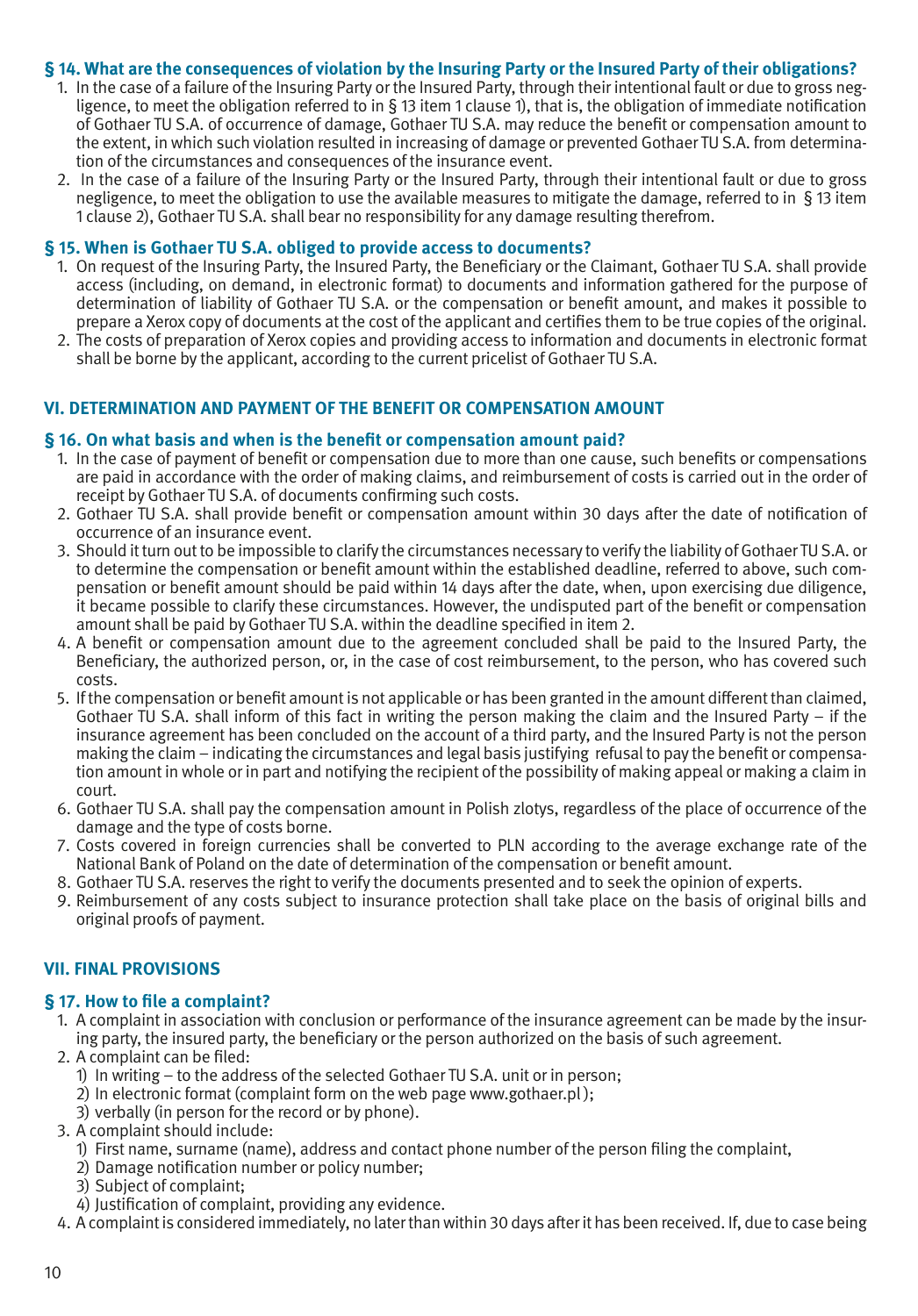particularly complex, it is not possible to provide a reply within the time period specified above, the deadline shall be extended to no more than 60 days after receipt of the complaint. The person filing the complaint is informed of: 1) the cause of delay,

- 2) circumstances that must be verified for the purpose of consideration of the case;
- 3) the expected term for consideration of the complaint and delivery of a reply.
- 5. Gothaer TU S.A. informs the person, who has filed the complaint, of the mode of consideration of the complaint in printout format or using any other read only data media, provided that Gothaer TU S.A. may reply to a complaint via email only upon request of the client.
- 6. The person filing the complaint may address the Financial Ombudsman, applying for consideration of the case.
- 7. The dispute may be settled at the Office of the Financial Ombudsman (web page: www.rf.gov.pl ), or by the Arbitration Court at the Commission for Financial Supervision (web page: www.knf.gov.pl ).
- 8. The party filing the complaint is entitled to make a claim in court. Claims under an insurance agreement can be brought to a court of general jurisdiction or a court having jurisdiction over the place of residence or registered office of the insuring party, the insured party or the beneficiary on the basis of the insurance agreement or to the court appropriate for the place of residence of an insured successor or a successor authorized on the basis of the insurance agreement.
- 9. Gothaer TU S.A. is subject to supervision by the Commission for Financial Supervision.

#### **§ 18. When is Gothaer TU S.A. entitled to recourse claims?**

- 1. Upon payment of the compensation, claims of the Insured Party against the person responsible for damages shall, according to legal provisions in force, be transferred to Gothaer TU S.A. up to the amount of the compensation paid.
- 2. If Gothaer TU S.A. covered only a part of the claim, the Insured Party is entitled, with regard to the remaining part, to preference in claim satisfaction prior to claims of Gothaer TU S.A.
- 3. If the Insured Party, without the consent of Gothaer TU S.A., has waved all claims for compensation against the perpetrator of damages or limited such claims, Gothaer TU S.A. may refuse to pay the compensation amount or reduce it accordingly. If such resignation or reduction of claim is disclosed after payment of the compensation amount, Gothaer TU S.A. shall be entitled to claim from the Insured Party of the compensation amount paid, in whole or in part, including the necessary costs of the procedure.
- 4. Gothaer TU S.A. shall not be subject to transfer of claims against persons, with whom the Insured Party lives in a single household, unless the perpetrator has caused damage intentionally.

#### **§ 19. How to deliver notifications and statements of parties?**

- 1. Subject to § 17 of GITC, any notifications and statements filed by the parties to the agreement should be made in writing and delivered with confirmation of receipt or sent via registered letter, unless the provisions of the insurance agreement (including the special GITC regulations) specify otherwise.
- 2. The Parties to the agreement shall exchange information on change of address of residence or registered office.

### **§ 20. Processing of personal information**

- 1 Gothaer TU S.A., as an administrator of personal information, gathered in association with conclusion and performance of the insurance agreement, hereby informs that the personal information gathered shall be processed for the following purposes:
	- 1) Associated with performance of the insurance agreement concluded, in particular, for the purpose of insurance market risk assessment;
	- 2) to file;
	- 3) direct marketing of services rendered by Gothaer TU S.A.
- 2. In the case of conclusion of the insurance agreement, personal information shall be processed for the purpose of its performance, while in the case of refusal to provide insurance protection – to file.
- 3. The personal information gathered shall be made accessible to authorized entities under the circumstances recommended by legal provisions, and to reinsurance specialists, cooperating with Gothaer TU S.A.
- 4. Every person is authorized to access and edit their personal information.
- 5. Provision of personal information is voluntary; however, it is necessary for conclusion of the insurance agreement.

#### **§ 21 When do the general insurance terms and conditions come into force?**

- 1. The GITC were approved by resolution of the Management Board of Gothaer TU S.A. and approved by the Management Board Gothaer TU S.A. no. 25/17 of February 1, 2017.
- 2. The GITC shall come into force on 20 March 2017 and shall apply to insurance agreements, concluded from this date.

Członek Zarządu

Adam Dwulecki

Prezes Zarządu

Anna Włodarczyk-Moczkowska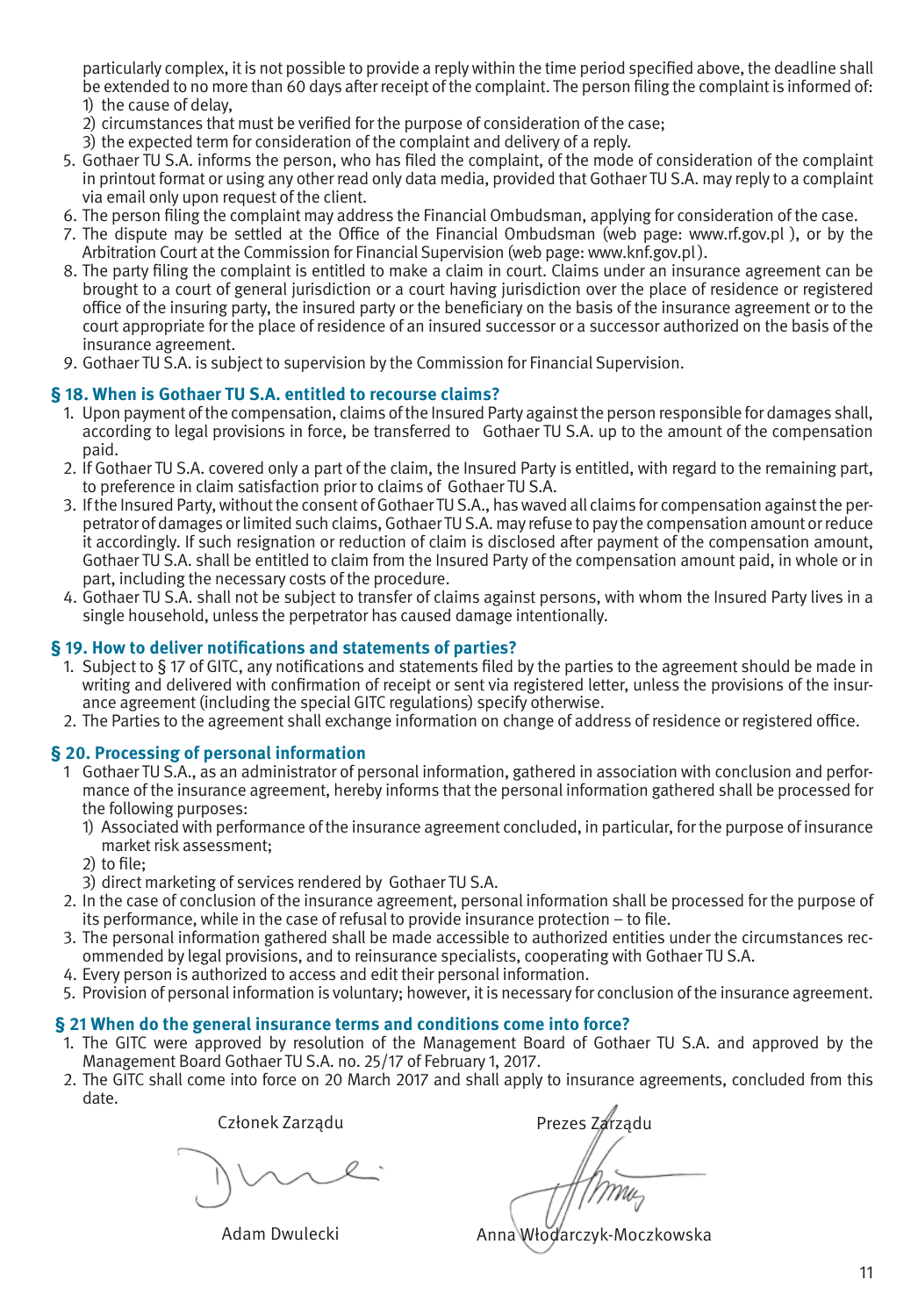# **CLAUSE 1 INSURANCE AGAINST COSTS OF TREATMENT IN THE RP**

# **§ 1. What is the subject and scope of insurance?**

1. On the basis of this Clause, the subject of insurance consists of costs of treatment that are necessary from medical point of view on behalf of the Insured Party, who, staying in the RP, had to undergo treatment immediately due to a sudden illness or accident, occurring in the insurance period.

# **§ 2. What does the treatment cost include?**

1. Treatment cost insurance within the territory of the RP includes documented costs, generated by sudden illness or accident.

# 1) **Up to 100% of the insurance amount:**

- a) Cost of hospitalization, hospital treatment and surgery;
- b) Costs of transport to hospital or place of residence indicated by the Insured Party in accordance with the principles specified below.

Gothaer TU S.A. shall cover the costs of transport of the Insured Party from the RP to the hospital or place of residence in the country of permanent residence using the special means of transport within the time period other than planned – only on the basis of a physician's written recommendation. These costs are covered up to the amount of transport costs, using transport means that meet the requirements specified by the doctor, issuing the written order of transport to the country of permanent residence. The previous consent of Gothaer TU S.A. is required for recognition of costs due to transport of the Insured Party.

 In the case of independent organization by the Insured of transport on their own, subject to obtaining of the consent of Gothaer TU S.A., Gothaer TU S.A. shall reimburse the costs borne within the limit of established for treatment cost insurance, however, only for the amount of cost that Gothaer TU S.A. would have suffered should there be no transport.

- c) The cost of transport of the Insured Party from the place of the accident or sudden illness to the healthcare institution and the costs of transport of the Insured between healthcare institutions within the territory of the RP;
- d) Costs of medical examination leading to diagnosis and costs of outpatient clinic treatment;
- e) Cost of purchase of necessary drugs, wound dressing materials and auxiliary measures as recommended by the physician;
- f) Costs of repair or purchase of glasses, repair of prostheses and other auxiliary measures used to support the healing process, if the necessity of their purchase or their damaging were associated with sudden illness or accident that emerged during the insurance period;

# 2) **up to 50% of the insurance amount:**

- a) cost of transport of the body of the Insured Party to the country of permanent residence
- or
- b) cost of funeral or cremation in the territory of the RP (excluding funeral).

 If the Insured Party, due to an accident or sudden illness within the limit of liability of Gothaer TU S.A., died during their stay in the RP, Gothaer TU S.A. shall cover the costs of transport of the body to the place of funeral in the country of permanent residence.

 In the case of covering of the cost of transport of the body of the Insured Party to the place of the funeral in the country of permanent residence, Gothaer TU S.A. shall reimburse the costs of transport of the body of the Insured Party to the place of funeral in the country of permanent residence up to the amount that Gothaer TU S.A. would have paid, ordering transport of the body to the country of permanent residence by a Polish enterprise dealing with transport of bodies.

 In the case of funeral or cremation of body of the Insured Party in the territory of the RP, Gothaer TU S.A. shall cover only the funeral or cremation costs;

# 3) **travel, maintenance and accommodation costs of the person accompanying the Insured Party:**

- a) Gothaer TU S.A. shall cover the documented costs of maintenance and accommodation of a single person accompanying the Insured Person within the territory of the RP, in the amount not higher than 0.5% of the insurance amount specified in § 4 item 1 of this Clause per day, for no more than 7 days, for one and all insurance events.
- b) The costs referred to in letter a) shall be covered under the condition that the Insured Party has been hospitalized in the RP for the period of at least 7 days, and these costs shall be borne in association with affairs related to return of the Insured Party to their country of permanent residence or in association with accompanying them during hospitalization in the territory of the RP;
- c) a prerequisite for recognition of costs referred to in letter a) is a written recommendation of a physician and the previous consent of Gothaer TU S.A.;
- 4) **costs of dental treatment**, up to 400 PLN per one and for all insurance events.

Gothaer TU S.A. shall cover the costs of dental treatment only in the case of the Insured Party suffering, during the period of liability of Gothaer TU S.A., from acute pain and inflammation, requiring immediate medical assistance.

- 2. Insurance protection shall not include:
	- 1) The costs of treatment borne outside the territory of the RP,
	- 2) Expenses associated with special diet of the Insured Party, even if recommended by a doctor;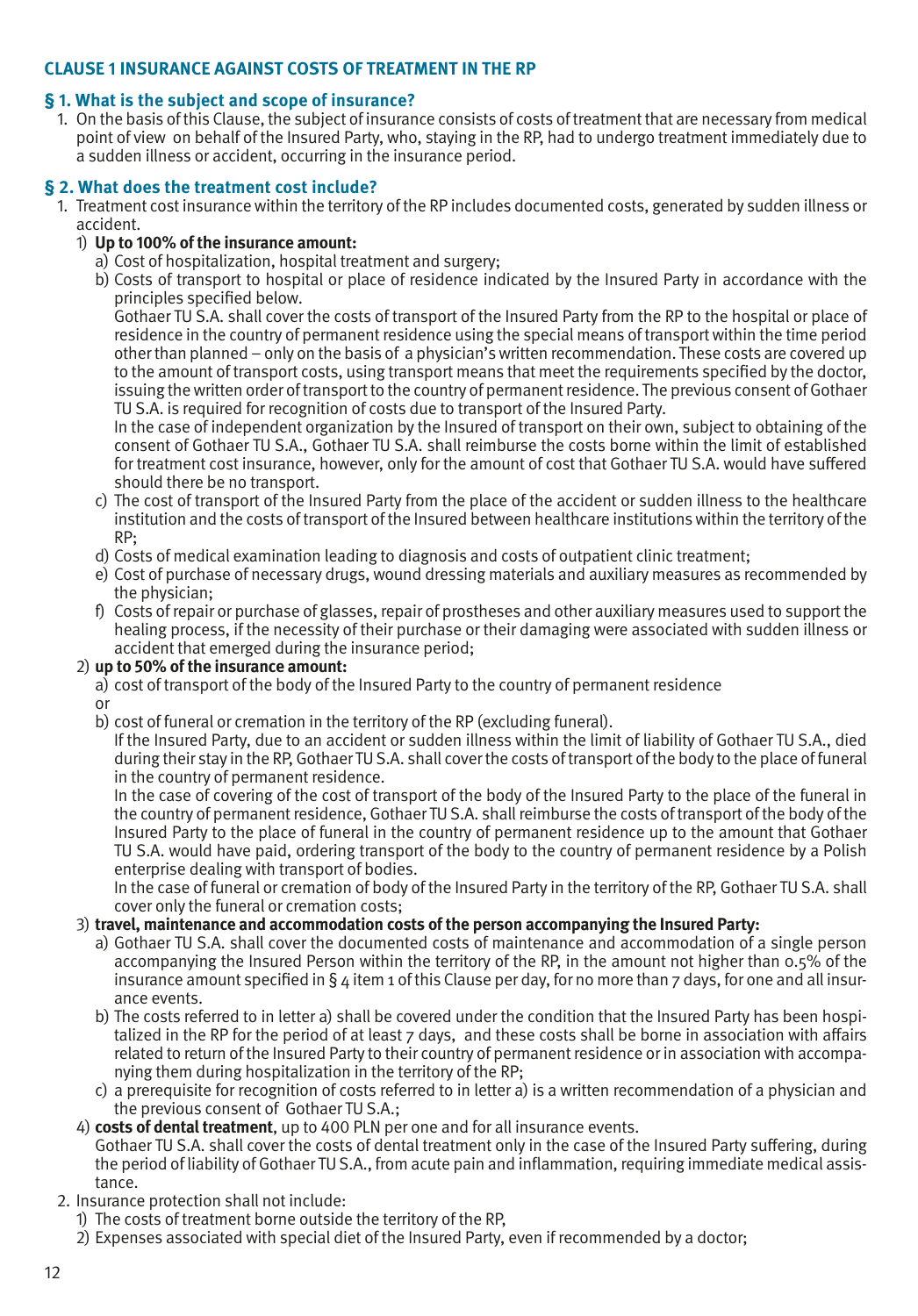- 3) Costs of stay at health and spa resorts;
- 4) Costs of labor, taking place after the 25th week of pregnancy, and any costs associated with treatment and care of the mother and child after delivery;
- 5) Costs of abortion;
- 6) Costs of plastic surgeries;
- 7) Costs of preventive and prosthetic dental treatment;
- 8) Costs of contraceptives,
- 9) treatment costs, to the extent, in which these have been covered in association with the same insurance event on the basis of a different insurance agreement or from other sources,
- 10) costs of treatment with regard to consequences of bodily injury or health disorder caused by treatment and medical procedures, regardless of who performed such treatment or procedures;
- 11) costs that are not eligible from medical point of view;
- 12) recovery treatment costs;
- 13) costs of treatment of Insured Parties, who are traveling in order to undergo treatment;
- 14) costs of treatment not exceeding 100 PLN (conditional franchise);
- 15) costs of treatment going beyond the scope necessary to restore the Insured party to health to a sufficient extent to enable their return to their country of permanent residence;
- 16) costs of treatment of chronic diseases and their effects,
- 17) costs of treatment of tropical diseases, mental disorders, birth defects;
- 18) costs of treatment of venereal diseases, AIDS and other diseases caused or related to HIV virus,
- 19) costs of treatment associated with performance by the Insured Party of a high risk job, unless an additional premium has been paid;
- 20) costs of treatment associated with practicing amateur winter and water sports, unless an additional premium has been paid;
- 21) costs of treatment associated with competitive sports or high risk sports;
- 22) costs of treatment of severe acute respiratory syndrome (SARS).

# **§ 3.What are additional exclusions of Gothaer TU S.A. from liability?**

- 1. Apart from limitations and exclusions of liability referred to in §4 of the GITC, coverage of medical treatment does not apply to:
	- 1) An Insured Party subject to medical contraindications for travelling to the RP, if this exerted impact on occurrence of the insurance event, unless the Insured Party had not been aware of such contraindications;
	- 2) In the case of treatment in the RP of illnesses diagnosed by a physician until subjecting the Insured Party to insurance protection and their consequences or illnesses treated prior to commencement of insurance period, including their consequences.

## **§ 4. How much is the insurance amount?**

- 1. The total insurance amount for costs of treatment in the RP is agreed upon with the Insured Party when concluding the insurance agreement.
- 2. The total insurance amount constitutes the upper limit of liability of Gothaer TU S.A. with regard to costs of treatment in the territory of the RP, and its amount is indicated in the insurance document.
- 3. The total insurance amount for costs of treatment in the RP shall be reduced by each compensation payment on the basis of this insurance.
- 4. For determination of the insurance amount in PLN, the average rate of exchange of EUR established by the National Bank of Poland is applied, valid on the last working day preceding the date of conclusion of the insurance agreement.

## **§ 5. What are the obligations of the Insured Party after the damage has occurred?**

- 1. Apart from the obligations specified in § 13 of the GITC, in the case of occurrence of an insurance event, the Insured Party is obliged to:
	- 1) Attempt to mitigate the effects of the insurance event by seeking medical assistance immediately and undergoing recommended treatment, taking advantage, to the extent possible, of the public healthcare system,
	- 2) Obtain medical documentation specifying the diagnosis and justifying the necessity to undergo treatment and selection of a given mode of treatment;
	- 3) Secure evidence associated with sudden illness or accident in order to justify the claim for reimbursement of treatment costs;
	- 4) release the physicians, providing medical care for the Insured Party, from the obligation to abide by the physician-patient privilege – to the extent necessary to obtain information associated with verification of information provided by the Insured Party with regard to their health condition, by making an appropriate statement (e.g. when reporting the claim);
	- 5) enable Gothaer TU S.A. to get information on the circumstances of the insurance event;
	- 6) cover independently the outpatient clinic treatment costs, if their total value does not exceed the equivalent of PLN 200 – reimbursement of these costs takes place after the claim has been reported to Gothaer TU S.A.;
	- 7) on demand of Gothaer TU S.A., undergo a medical examination by a physician indicated by Gothaer TU S.A. or undergo clinical observation.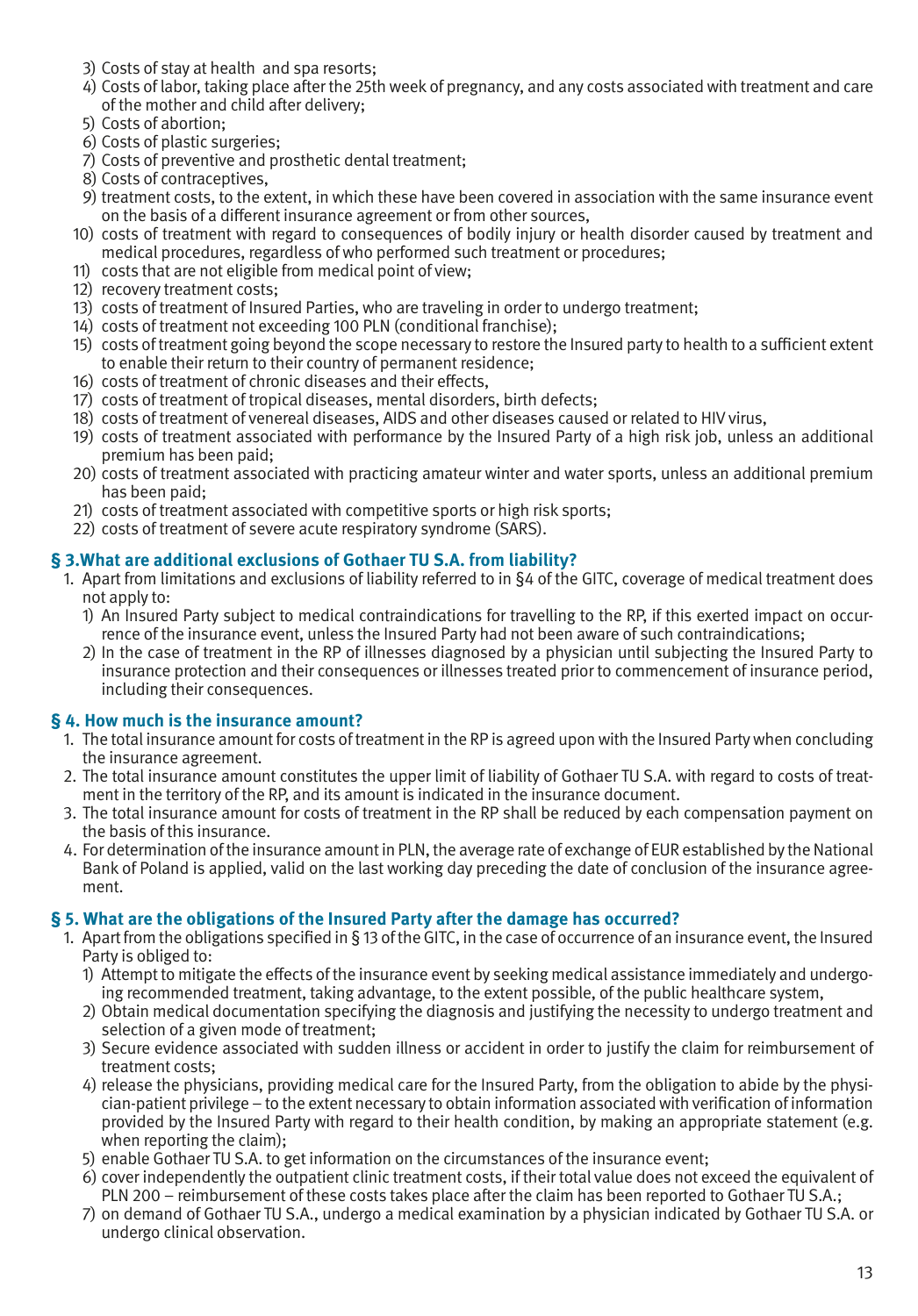- 2. If, at the same time, the Insured Party is subject to insurance protection with regard to costs of treatment in the territory of the RP with two or more insurers, they shall inform Gothaer TU S.A. of this fact in the case of occurrence of the insurance event.
- 3. Assistance to the Insured Party in association with an insurance event is granted in accordance with the legal provisions in force in the RP.
- 4. Gothaer TU S.A. may ask the Insured Party or their statutory representative to give their written consent for inquiring of entities, which provided the Insured Party with healthcare benefits, in order to obtain information for the purpose of verification of health condition information, provided by this person, in particular, for inquiring physicians, who have been taking care of the Insured Party.

## **§ 6. How is the compensation amount determined?**

- 1. Determination of grounds for payment and compensation amount due to reimbursement of treatment costs takes place on the basis of the following evidence and documents, presented by the Insured Party or a person authorized to receive compensation:
	- 1) Evidence confirming the necessity of undergoing immediate treatment in association with a sudden illness or an accident, including the diagnosis;
	- 2) original bills and original proofs of payment for hospitalization, medical assistance provided, transport, as well as purchase of medications, wound dressing and auxiliary accessories;
	- 3) original proofs of payment, confirming other expenses subject to the insurance agreement.
- 2. The decision of Gothaer TU S.A. with regard to coverage of costs of transport of the body of the Insured Party is made after being presented the official death certificate or extract from it and other documents specified in the claim settlement procedure, if necessary to determine justification for the claims made and the compensation amount.
- 3. Documents constituting proof of expenditures in association with medical assistance granted to the Insured Party should contain the following information:
	- 1) Insured Party data;
	- 2) Data of medical facility providing assistance;
	- 3) Seal and signature of physician or person authorized to represent the medical facility;
	- 4) Confirmation of treatment costs.

# **§ 7. How is the compensation paid?**

- 1. The compensation is paid in Polish zlotys to the Insured Party, authorized person or in the case of reimbursement of costs – to the person, who covered such costs.
- 2. Gothaer TU S.A. makes payment directly to the physician or medical facility granting assistance to the Insured Party if liabilities to these have not been settled by the Insured Party.
- 3. Conversion to PLN of expenditures borne in foreign currencies takes place in accordance with the average rate of exchange, established by the National Bank of Poland, applicable on the date of determination of the compensation amount.
- 4. Reimbursement of costs takes place in the order of receipt by Gothaer TU S.A. of documents confirming such costs having been covered.

# **CLAUSE 2. ACCIDENT INSURANCE**

## **§ 1. What is the subject and scope of this insurance?**

- 1. Subject to the remaining provisions not amended by this clause, of the General Terms and Conditions of Insurance for costs of treatment of foreigners and Polish citizens residing permanently abroad during their stay in the Republic of Poland, hereinafter referred as GITC, insurance protection shall apply to accident insurance.
- 2. The subject of insurance is life and health of the Insured Party.
- 3. The territorial scope of insurance includes the territory of the RP.
- 4. The scope of protection includes the following benefits due to consequences of accidents:
	- 1) **Benefit due to permanent health impairment** as a result of an accident subject to insurance protection, in the amount of **1%** of the total accident insurance per percentage of permanent health impairment, however, no more than **100%** of this insurance total,
	- 2) **Benefit due to death of the Insured Party** as a result of an accident subject to insurance protection, in the amount of **100%** of this insurance total.
- 5. Insurance protection shall not apply to consequences of accidents occurring while:
	- 1) The Insured Party performs works associated with increased risk level, unless an additional premium has been paid,
	- 2) Practicing amateur winter and water sports, unless an additional premium has been paid,
	- 3) Practicing competitive sports or high risk sports.
- 6. Insurance protection does not include benefits lost in association with the accident, as well as real losses, consisting of loss, damaging or destruction of personal belongings of the Insured Party or loss or reduction of earnings of the Insured Party.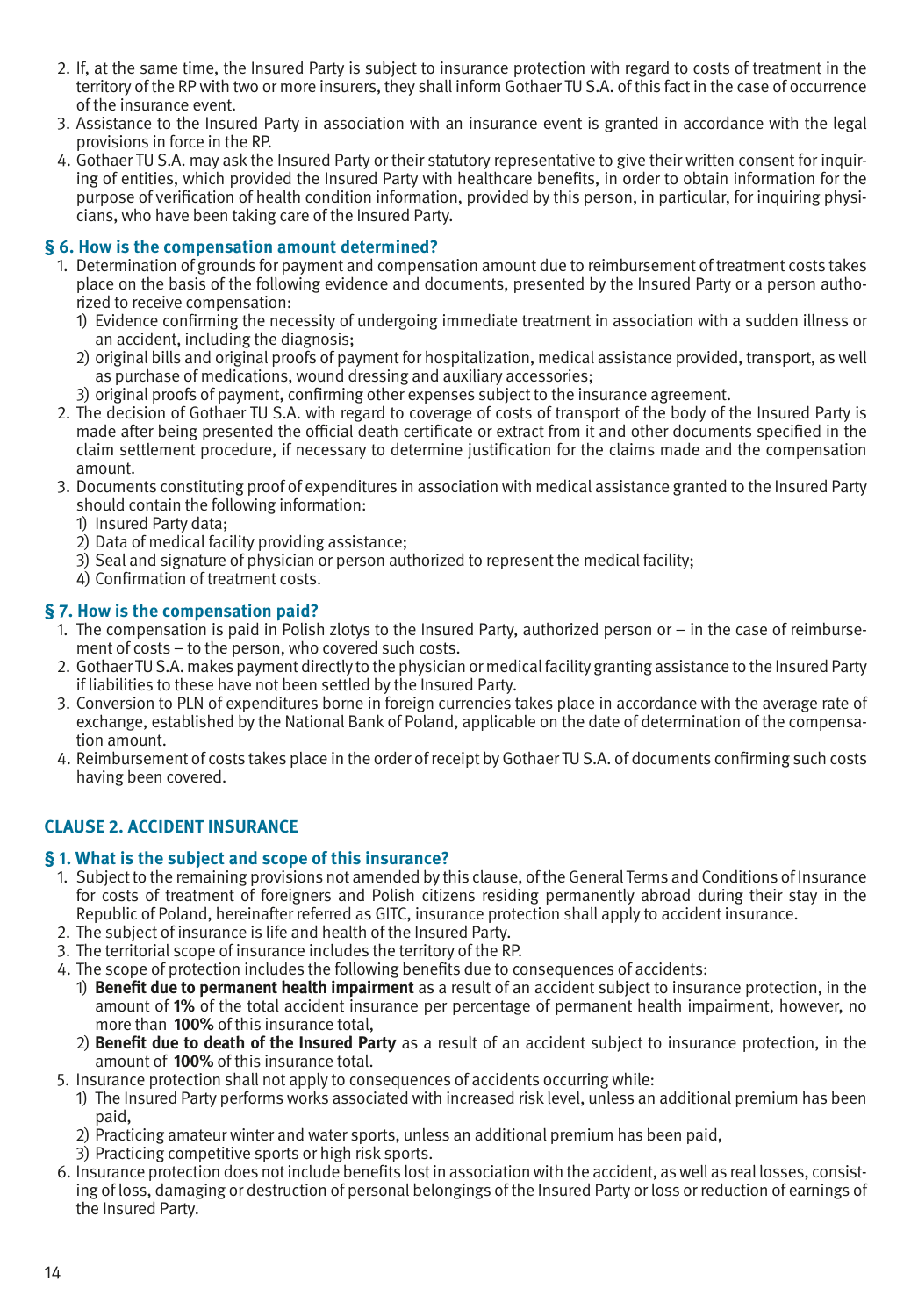# **§ 2. What are the additional exemptions from liability of Gothaer TU S.A.?**

Apart from exclusions and exemptions from liability, specified in §4 of the GITC, consequences of the following shall be excluded from liability of Gothaer TU S.A.:

- 1) Any illnesses or health disorders, even those occurring suddenly,
- 2) Body injuries caused by treatment or recovery procedures, regardless of who performed these;
- 3) Stroke, cardiac infarction and cerebral hemorrhage.

## **§ 3. How much is the insurance amount?**

- 1. The insurance amount is agreed upon with the Insured Party when concluding the insurance agreement.
- 2. The accident insurance amount constitutes the upper limit of liability of Gothaer TU S.A. with regard to consequences of accidents, and its amount is indicated in the insurance document.
- 3. The accident insurance amount is not reduced by a benefit paid earlier.

#### **§ 4. What are the obligations of the Insured Party after the damage has taken place?**

1. Apart from obligations specified in §13 of the GITC, in the case of occurrence of an insurance event, the Insured Party is obliged to:

- 1) Inform Gothaer TU S.A. immediately of occurrence of the insurance event, no later than within 14 days from occurrence of the insurance event or acknowledgement of such occurrence, subject to separate provisions of individual Clauses; if, due to the insurance event, the Party is unable to do so – they should provide such information within 14 days from cessation of the cause of failure to report the damage;
- 2) Use the available measures to mitigate the damage by seeking medical assistance immediately and undergo recommended treatment;
- 3) Obtain medical documentation, confirming the diagnosis, as well as documentation of the treatment conducted,
- 4) release the physicians, providing medical care for the Insured Party, from the obligation to abide by the physician-patient privilege – to the extent necessary to obtain information associated with verification of information provided by the Insured Party with regard to their health condition, by making an appropriate statement when reporting the claim;
- 5) enable Gothaer TU S.A. to obtain information on the circumstances of the insurance event;
- 6) secure evidence associated with the accident in order to justify the claim;
- 7) in the case of such recommendation undergo examination by a physician designated by Gothaer TU S.A..
- 2. Gothaer TU S.A. may ask the Insured Part or their statutory representative to give their written consent for inquiring the entities, which provided the Insured Party with health benefits, in order to obtain information associated with verification of data provided by such person, concerning their health condition, in particular, doctors taking care of the Insured Party.

## **§ 5. How is the benefit amount determined and what is the amount paid?**

- 1. A benefit due to permanent health impairment resulting from accident is determined upon identification by the certified occupational medicine physician of Gothaer TU S.A. of the degree of permanent health impairment.
- 2. The degree of permanent health impairment is established on the basis of the medical documentation presented and the "Percentage health impairment standard tables", applicable at Gothaer TU S.A. on the date of conclusion of the insurance agreement, without the necessity of examination of the Insured Party by the certified physician, subject to item 3.
- 3. If determination of the permanent health impairment degree on the basis of medical documentation presented is not possible, it is determined on the basis of a medical examination, conducted by the certified physician, indicated by Gothaer TU S.A..
- 4. The type and amount of benefits is determined upon finding a causal relationship between the accident and permanent health impairment or death of the Insured Party, respectively.
- 5. Determination of the causal relationship, referred to in item 4, takes place on the basis of evidence delivered by the Insured Party, as well as results of tests, listed in item 3.
- 6. Determination of the degree of permanent health impairment should take place immediately upon conclusion of treatment, including the potential rehabilitation treatment. In the case of longer treatment periods, the final degree of permanent health impairment should be determined no later than in the 12th month after the date of the accident.
- 7. When determining the permanent health impairment degree, the type of work or activities performed by the Insured Party are not taken into account.
- 8. When determining the permanent health impairment, earlier loss or damage to organs, body parts and systems is determined, so that the degree of permanent health impairment is specified as the difference between the degree applicable to a given organ, body part or system after the accident and the degree of impairment existing before the accident.
- 9. If the Insured Party, who suffered from the accident, died before determining permanent health impairment, and the death was not caused by the accident, the benefit is determined on the basis of the presumed permanent health impairment degree, expressed as a percentage value by the certified physician designated by Gothaer TU S.A..
- 10. If the Insured Party received a health impairment benefit, and then died due to the accident, the benefit due to